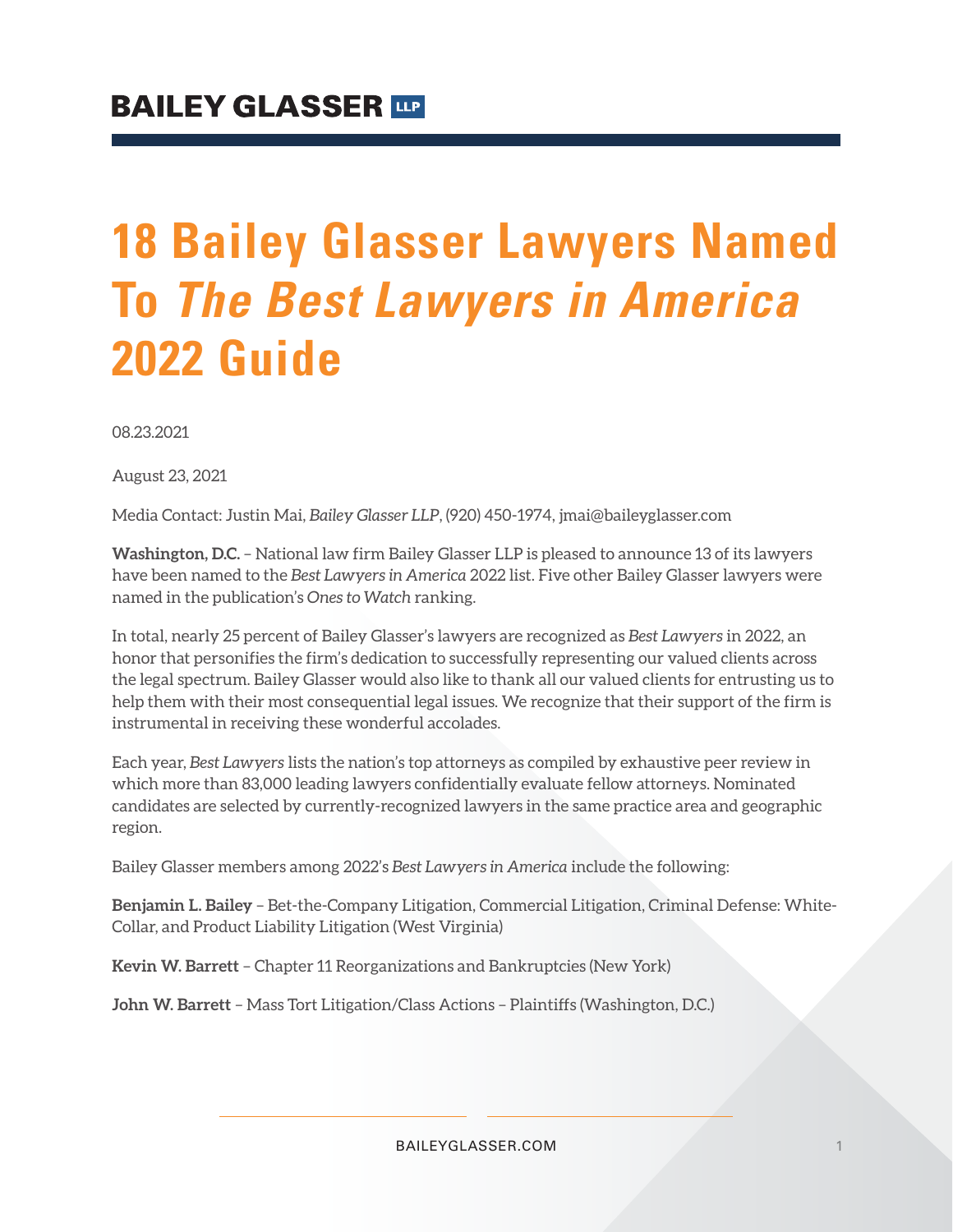## **BAILEY GLASSER TIP**

### 18 BAILEY GLASSER LAWYERS NAMED TO THE BEST LAWYERS IN AMERICA 2022 GUIDE

**Jonathan S. Deem** – Commercial Litigation (Washington, D.C.)

**Brian A. Glasser** – Bet-the-Company Litigation, Commercial Litigation, Criminal Defense: White Collar, and Energy Law (Washington, D.C.)

**Michael de León Hawthorne** – Corporate Law and Mergers & Acquisitions Law (Washington, D.C.)

**Lawrence J. Lederer** – Mass Tort Litigation – Plaintiffs (Pennsylvania)

**Jonathan R. Marshall** – Mass Tort Litigation / Class Actions – Plaintiffs (West Virginia)

**Gregory Y. Porter** – Employee Benefits Law (Washington, D.C.)

**Benjamin A. Schwartzman** – Commercial Litigation, Mass Tort Litigation, and Qui Tam Law (Idaho)

**David L. Selby II** – Personal Injury Litigation – Plaintiffs (Alabama)

**Brian R. Swiger** – Energy Law and Personal Injury Litigation – Plaintiffs (West Virginia)

**Todd A. Walburg** – Product Liability Litigation – Plaintiffs (California)

Bailey Glasser lawyers also had firm members named to *Best Lawyers' Ones to Watch*, which recognizes attorneys who are demonstrating professional excellence in private practice, according to their peers. Those lawyers include:

**Nicole Ballante** – Commercial and Civil Litigation (Florida)

**Maggie B. Burrus** – Bankruptcy Law (West Virginia)

**Katherine Charonko** – Electronically Stored Information (West Virginia)

**Jaclyn S. Clark** – Labor & Employment (Florida)

**Travis A. Prince** – Personal Injury and Civil Rights (West Virginia)

Bailey Glasser was founded in 1999 by Ben Bailey and Brian Glasser in Charleston, West Virginia. Since then, the firm has grown to 76 lawyers in 17 locations, including offices in California, District of Columbia, Delaware, Florida, Massachusetts, Missouri, Illinois, New Jersey, New York, and West Virginia.

Plaintiffs and defendants rely on Bailey Glasser to handle the most challenging and consequential legal issues – regionally and nationwide – using a trial-focused approach to vigorously protect the interests of its clients. The firm's corporate lawyers handle business matters ranging from the negotiation and execution of billions of dollars in commercial transactions, to IPOs, to assisting